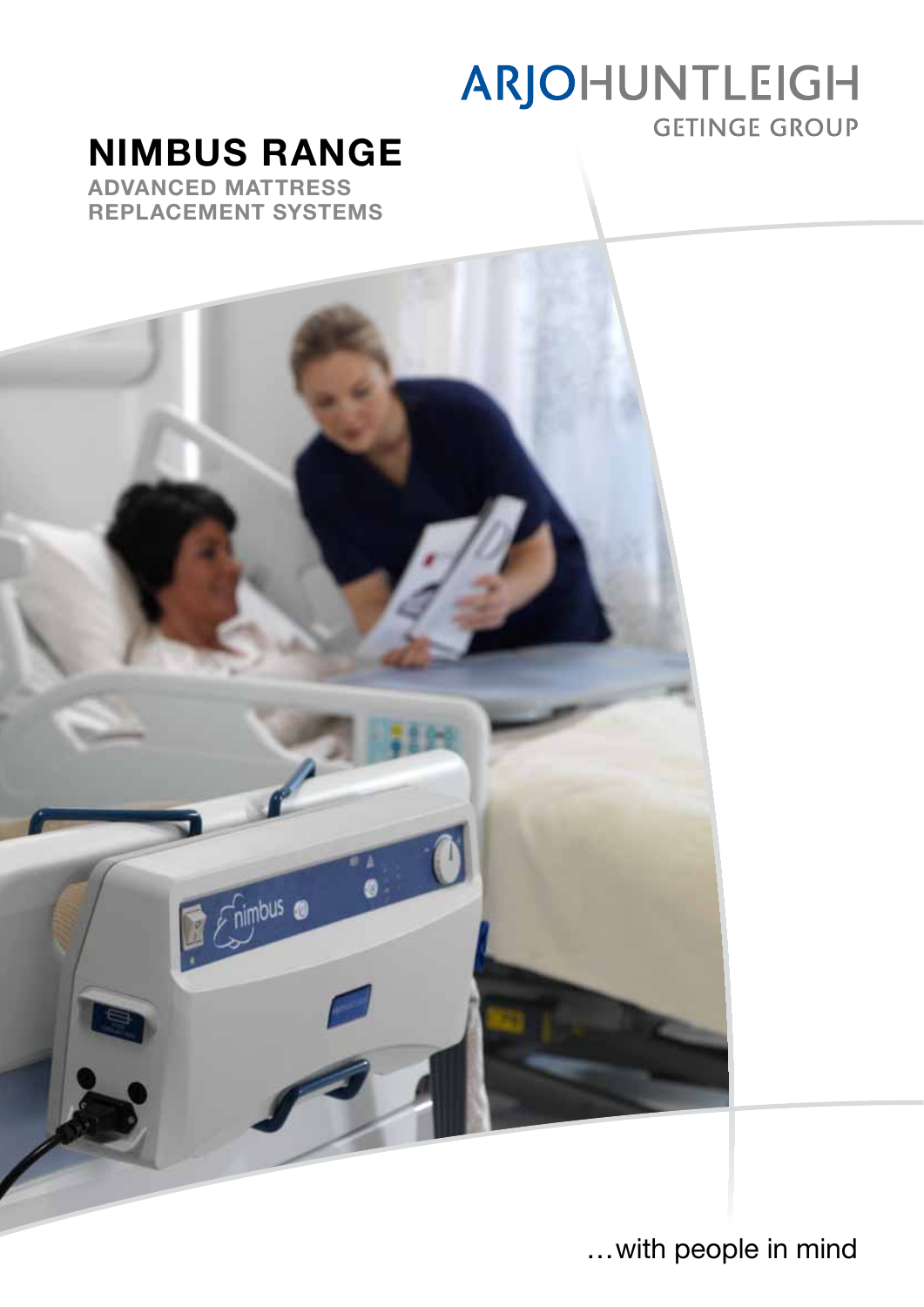## OPTIMUM PRESSURE RELIEF AND COMFORT

In clinical use for more than 20 years, Nimbus® Alternating Mattress Replacement Systems have consistently proven to be one of the most efficient, comfortable and cost effective pressure redistributing mattress replacements used across all care environments from critical and intensive care to nursing or private homecare.

The *Nimbus* mattress replacement range comprises of 2 systems; the *Nimbus 4* and *Nimbus Professional*. Both systems provide effective active<sup>1</sup> pressure redistribution (alternating therapy) combined with automatic adjustment to the weight, size and position of the individual, ensuring optimum pressure relief and comfort.

The *Nimbus* range is suitable for the treatment of all categories<sup>1</sup> of pressure ulcer.

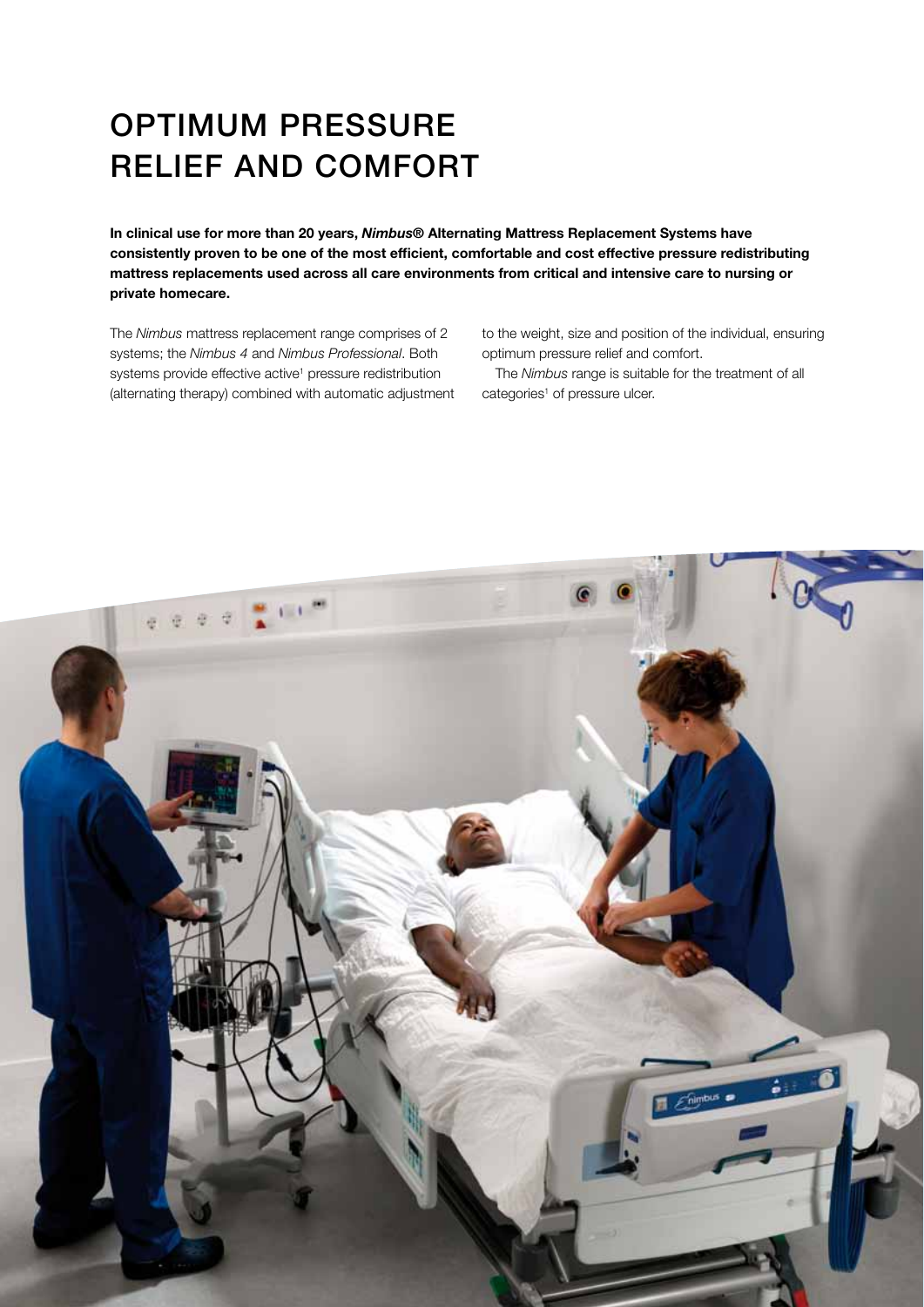### Nimbus range pump features

The Nimbus pump powers both the Nimbus 4 and Nimbus Professional Alternating Mattress Replacement systems offering a choice of functionality to meet the demanding needs of modern healthcare facilities while accommodating the individual needs of both patient and clinician.

In alternating mode the pressure is periodically redistributed by inflating and deflating alternate cells ("active therapy") so that pressure on the body is held for as long as possible below thresholds similar to arteriolar, capillary and venule operating pressures. The therapy is designed to mimic the effects of regular spontaneous movement thus allowing maximum tissue perfusion. Clinical studies consistently demonstrate excellent outcomes for the most vulnerable patients or those with existing wounds.

A second, non-alternating or "reactive"<sup>1</sup> mode gently supports the patient across all cells simultaneously.

This increased contact area effectively redistributes and lowers pressure across the body.

The quiet and vibration-free pump interacts with a unique encapsulated *Auto-Matt*™ sensor pad within the mattress to enable automatic pressure adjustment in response to individual body mass distribution and patient movement. This feature ensures optimal conditions for the prevention and treatment of all categories<sup>1</sup> of pressure ulcer and reduces the risk of human error thus increasing patient safety.



Audible and visual alarms

The pump includes audible and visual alarms, activating only when genuine intervention is needed for Power Fail, High or Low Pressure and Pump Fault conditions.



Comfort control For additional patient comfort, minor adjustments to inflation pressures can be made using a comfort control dial, without affecting therapeutic performance.



Infection prevention 3 stage filtration with Bio Filter ensures only clean air is passed into the mattress. This contributes towards infection prevention.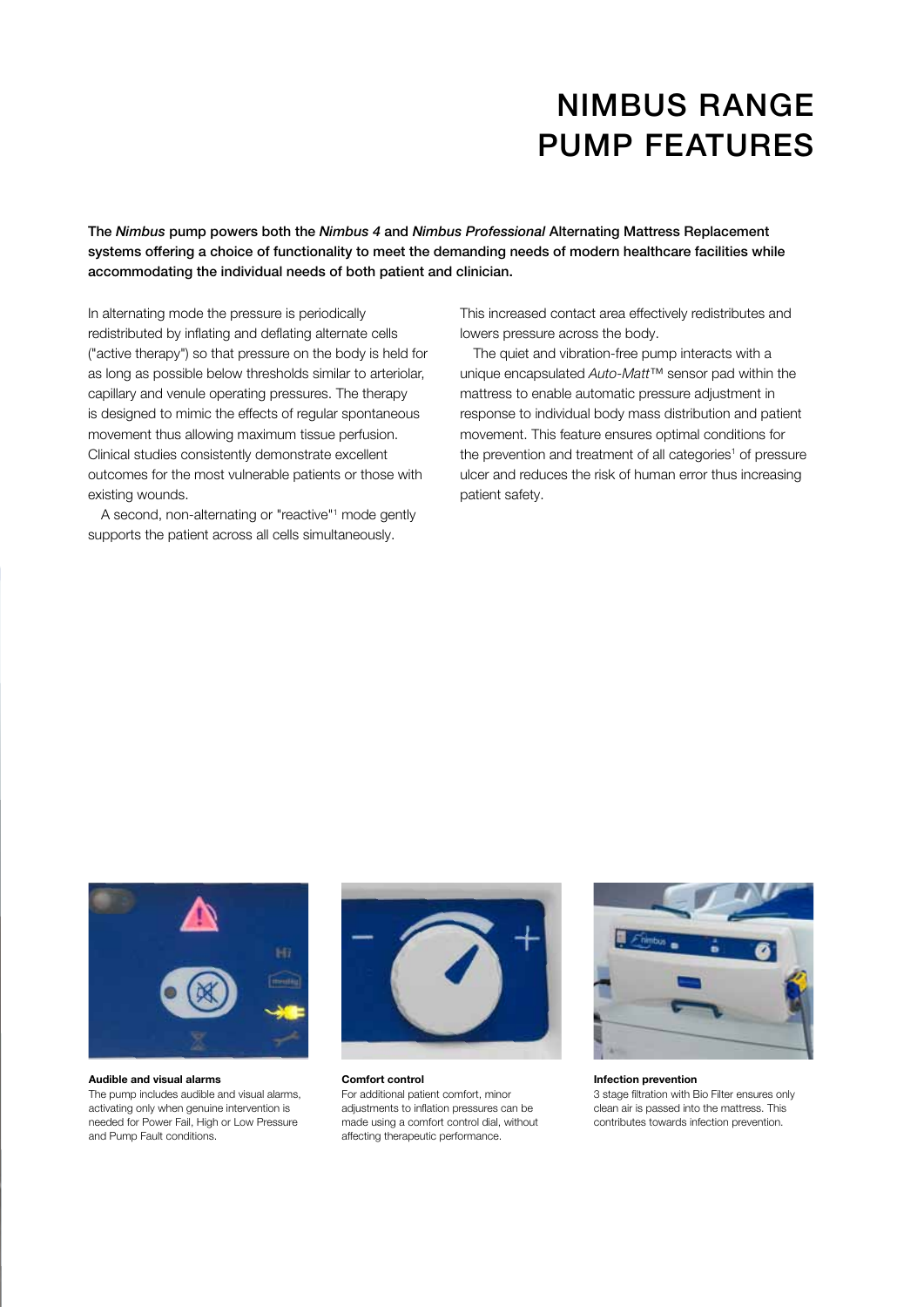### nimbus 4

The Nimbus 4 system combines automatic adjustment of cell pressures, Heelguard™ and unique Wound Valve™ technology, providing effective pressure relief and enhanced solutions to a wide range of patient management issues. The Nimbus 4 system can help reduce nursing time, improve patient and carer safety and provide clinical and cost effective outcomes.

#### Cover



Vapour permeable and water resistant 2-way stretch cover offers optimum pressure redistribution and comfort. This loose fitting top cover is attached to the mattress base by concealed zips to reduce ingress of unwanted fluids. The cover is also flame retardant, easy to clean and can be completely removed for laundering.

#### Anti-sink mattress design



The mattress is made up of 20 deep "figure of 8" designed cells to support patients up to 250 kg, providing active pressure redistribution for all patient types and all categories<sup>1</sup> of tissue damage.

#### Cable Management



Reduces risk of injury to patient and/or carer by removing trailing cables.





Dedicated mattress zone where bottom 5 cells provide maximum pressure relief through use of unique "power down" straps, keeping pressure at the vulnerable heel lower for longer.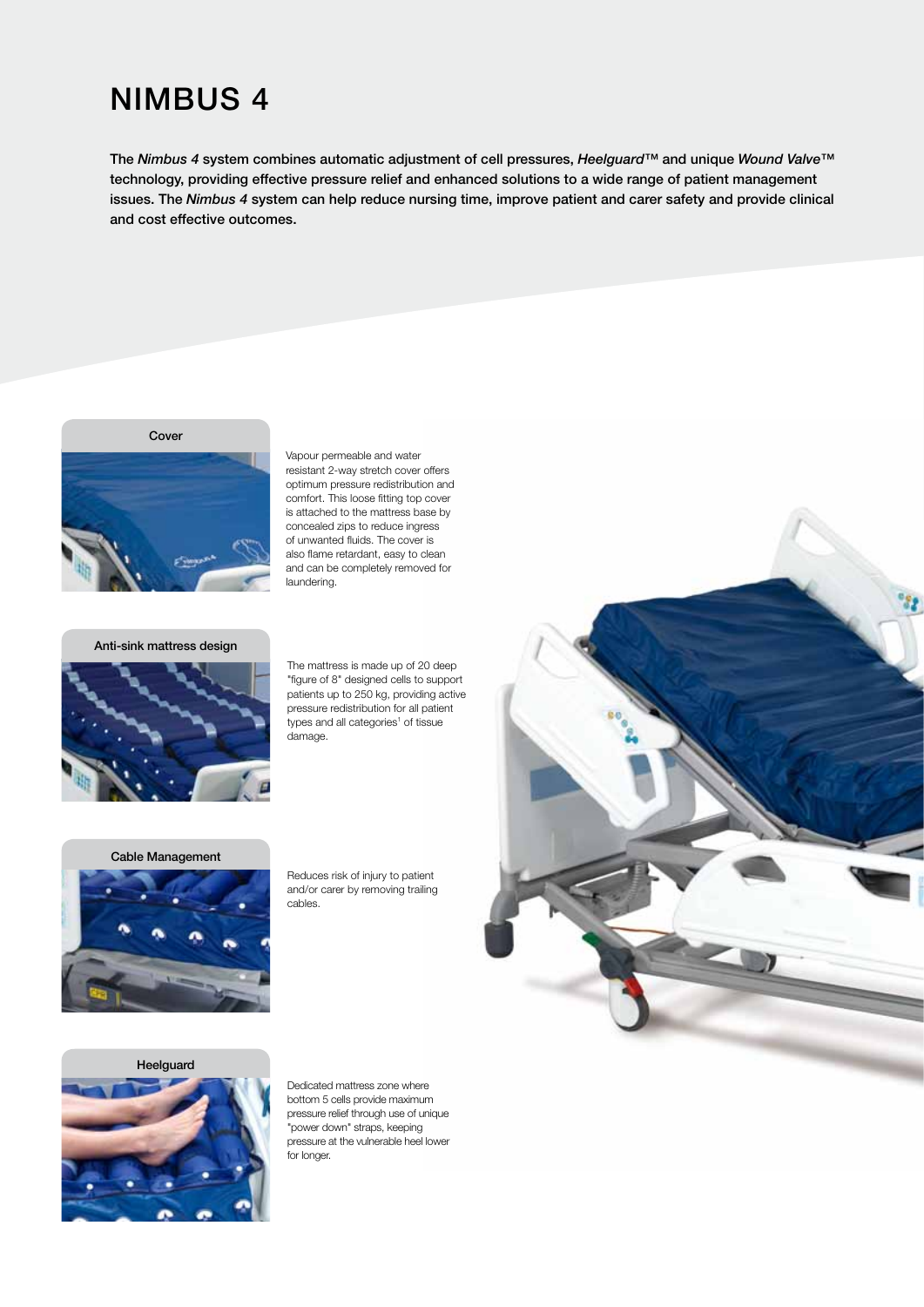## NIMBUS RANGE MATTRESS FEATURES

Auto-Matt Sensor Pad



The *Auto-Matt* sensor pad ensures the patient is automatically supported at optimum pressures regardless of size, height, position or weight distribution.

Wound Valve Technology



5 heel cells incorporate *Wound Valve* technology, allowing the carer to permanently off-load ("float") the vulnerable heel, ideal for the most vulnerable patients such as those with limb ischaemia or existing wounds.

Transport Facility



Seals air in the mattressfor up to 12 hours, providing a uniform stable surface for patient transportation, moving and handling nursing procedures and during periods of power failure.

CPR Facility



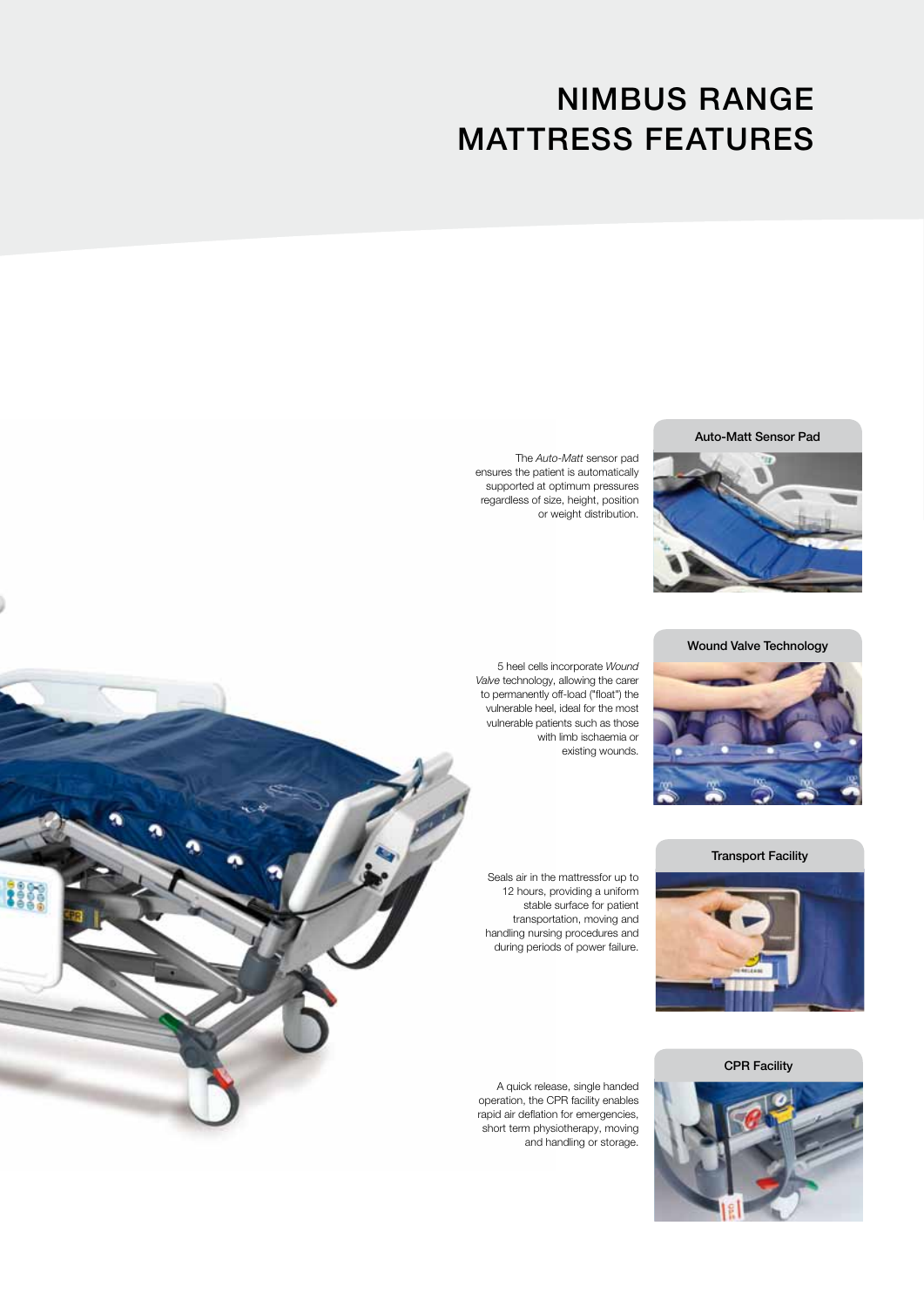### nimbus professional



The Nimbus Professional system is the ultimate pressure redistributing mattress in the Nimbus range, offering class-leading dynamic therapy and total patient management within any care setting. From Intensive Care to Home Care across both medical and surgical ward settings, the Nimbus Professional system delivers a proven solution with the ability to uniquely customise the therapy surface to a range of patient management needs.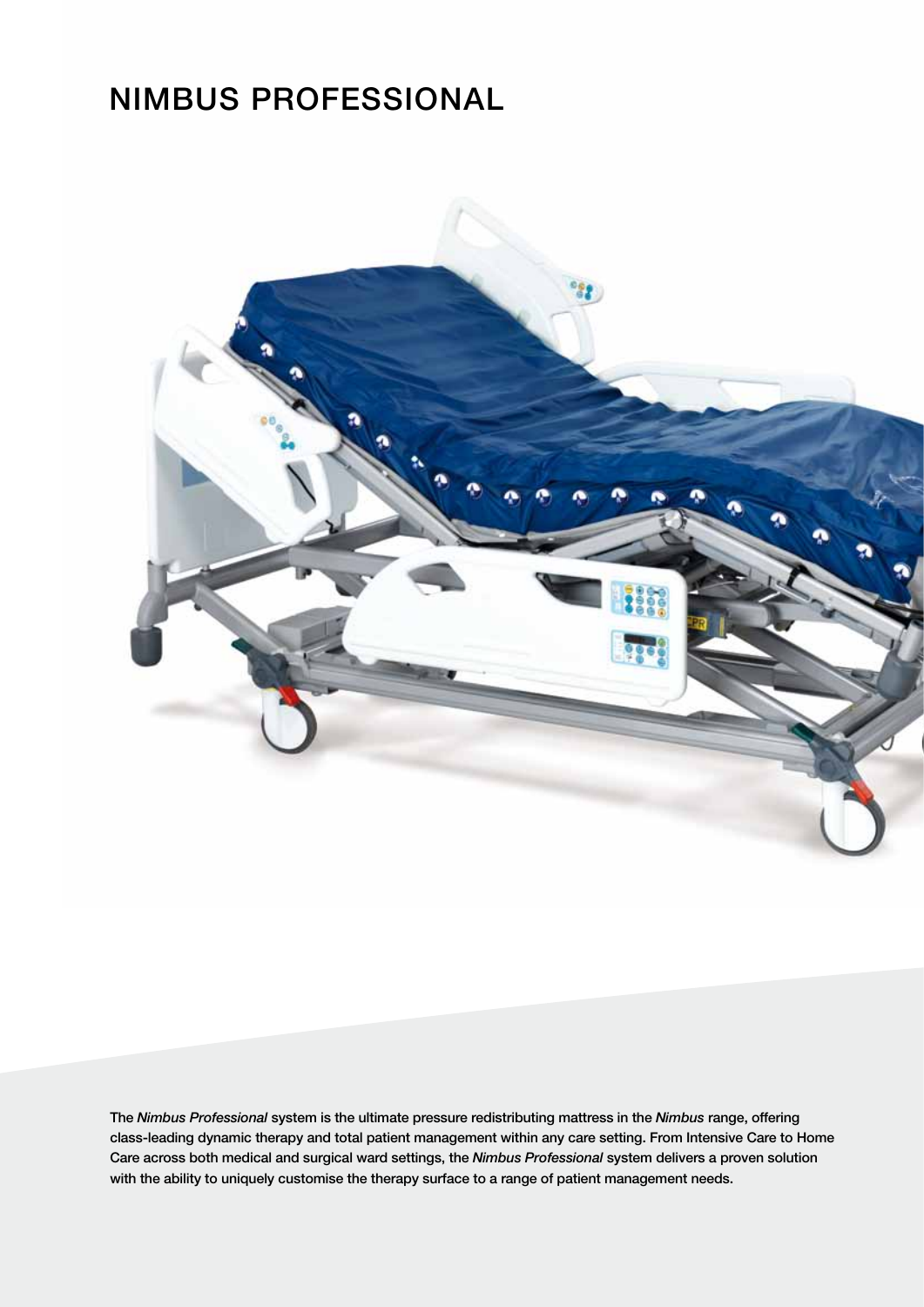### NIMBUS PROFESSIONAL ADDITIONAL FEATURES

The Nimbus Professional system provides the same therapy options and features as Nimbus 4 with the following unique additional features:

> The 3 head cells can be deflated to remove pressure from beneath the head, or for providing access to the head and neck for specialist nursing procedures (e.g. intubation, cannulation and hygiene).

> Zoned *Wound Valve* Technology allows carers to selectively isolate any one of 19 individual cells under a patient's body, making this mattress the most adaptable support surface for the management of highly vulnerable areas such as grafts, burns,

wounds, heels and ischaemic legs.







Wound Valves in the sacral section can deflate the mattress to assist with nursing procedures including bed-chair transfer, physiotherapy, low-height patient egress and also specialised interventions such as diagnostic imaging.

#### Clinical Application



1. International Pressure Ulcer Prevention & Treatment Guideline 2009. www.epuap.org